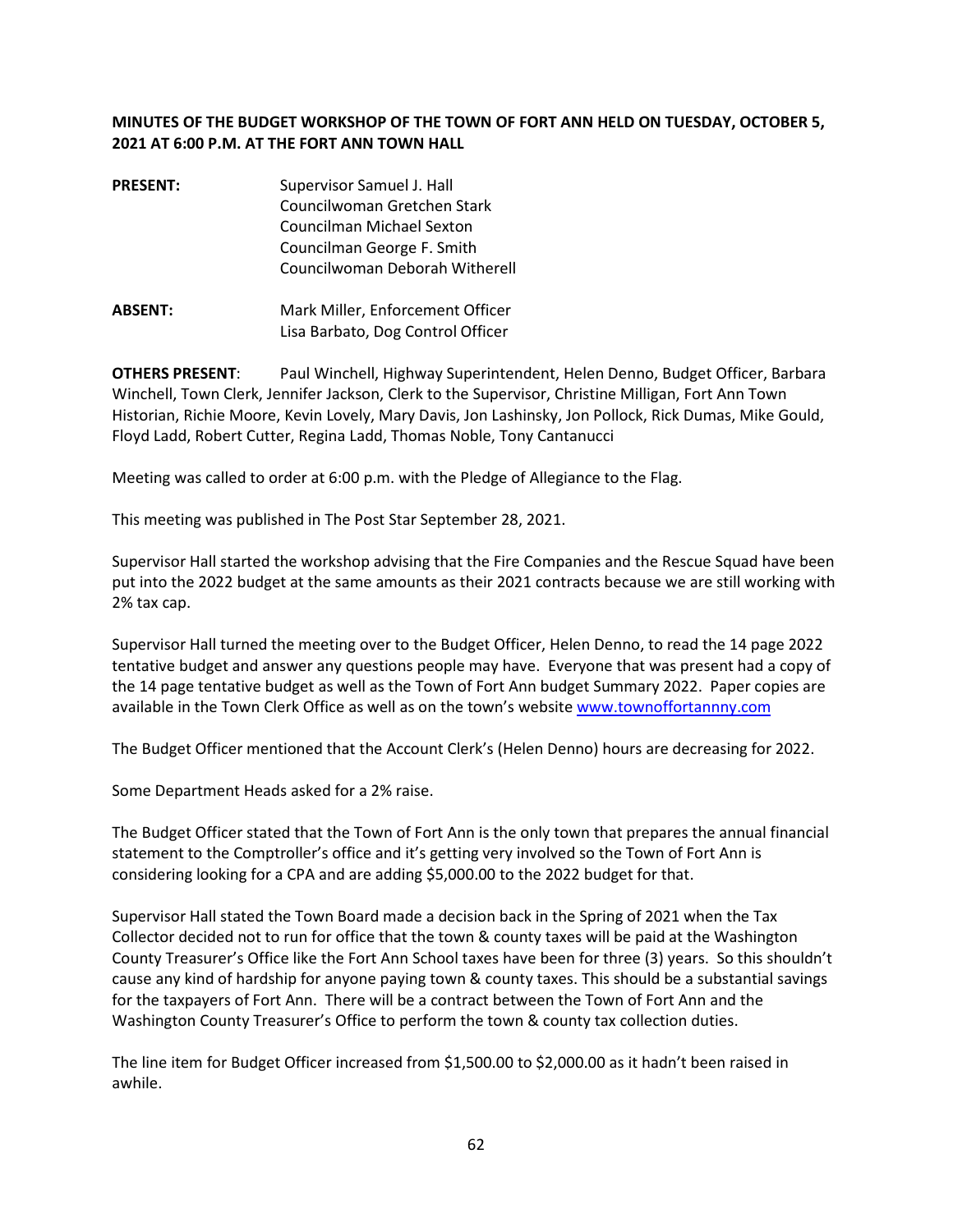The line item for the Attorney for the Town was increased by \$5,000.00.

The line item for the Town Engineer remained the same in hopes of Battle Hill getting underway.

The Old Stone House Library put in a \$650.00 request for a new air conditioner and dehumidifier.

The line item for Central Communication for the Town's website services and WiFi was increased by \$500.00.

The Budget Officer stated that what used to be known as Cool Insuring is now Gallagher and the town should plan on a 7% increase.

The Registrar's salary was increased by \$500.00.

Supervisor Hall mentioned during the 2021 budget process there should be a reserve set up with money being put aside each year for the next three (3) years for the purchase of a Harvester.

Supervisor Hall mentioned that minimum wage going up has an impact on the budget.

Councilwoman Stark had a hard time finding lifeguards for the summer for \$14/hr. She is asking the Town Board to consider \$15, \$16 or \$20/hr as they get paid in other places. Supervisor Hall asked the Town Board what they thought and all agreed on \$16.00 an hour for lifeguards in 2022.

Christine Milligan looking for \$5,000.00 for the Fort Ann Historical Society. Needs to purchase scanner system and paid intern to preserve records as library cannot support a fireproof safe.

Supervisor Hall asked the Fort Ann Volunteer Fire Company how much approximately has been lost by not being able to have fundraisers due to COVID? Supervisor Hall needs to know that figure. Christine Milligan added that they haven't been able to have dinners &/or Senior lunches during the months of September – June because of COVID.

Jon Lashinsky stated that the Fort Ann Volunteer Fire Company is looking to replace a truck in the near future and will have to look at repairs on driveway in the future.

Supervisor Hall asked about grants. Jon Lashinsky said they did apply last year but were denied but they do seek grants and use Brian Brooks/Whitehall as a grant writer.

Christine Milligan stated the Fort Ann Historical Society applies constantly for grants.

The Highway Superintendent requested a \$.50 an hour raises for the Highway workers.

The Budget Officer went over the Town of Fort Ann Budget Summary 2022 sheet paying special attention to the last line (Increase/Decrease from 2021 budget; Allowable increase per tax cap calculation: \$46,958.00 and amount under tax cap \$2,404.00). The Budget Officer stated there's a reduction of approximately \$20,000.00 for retirement.